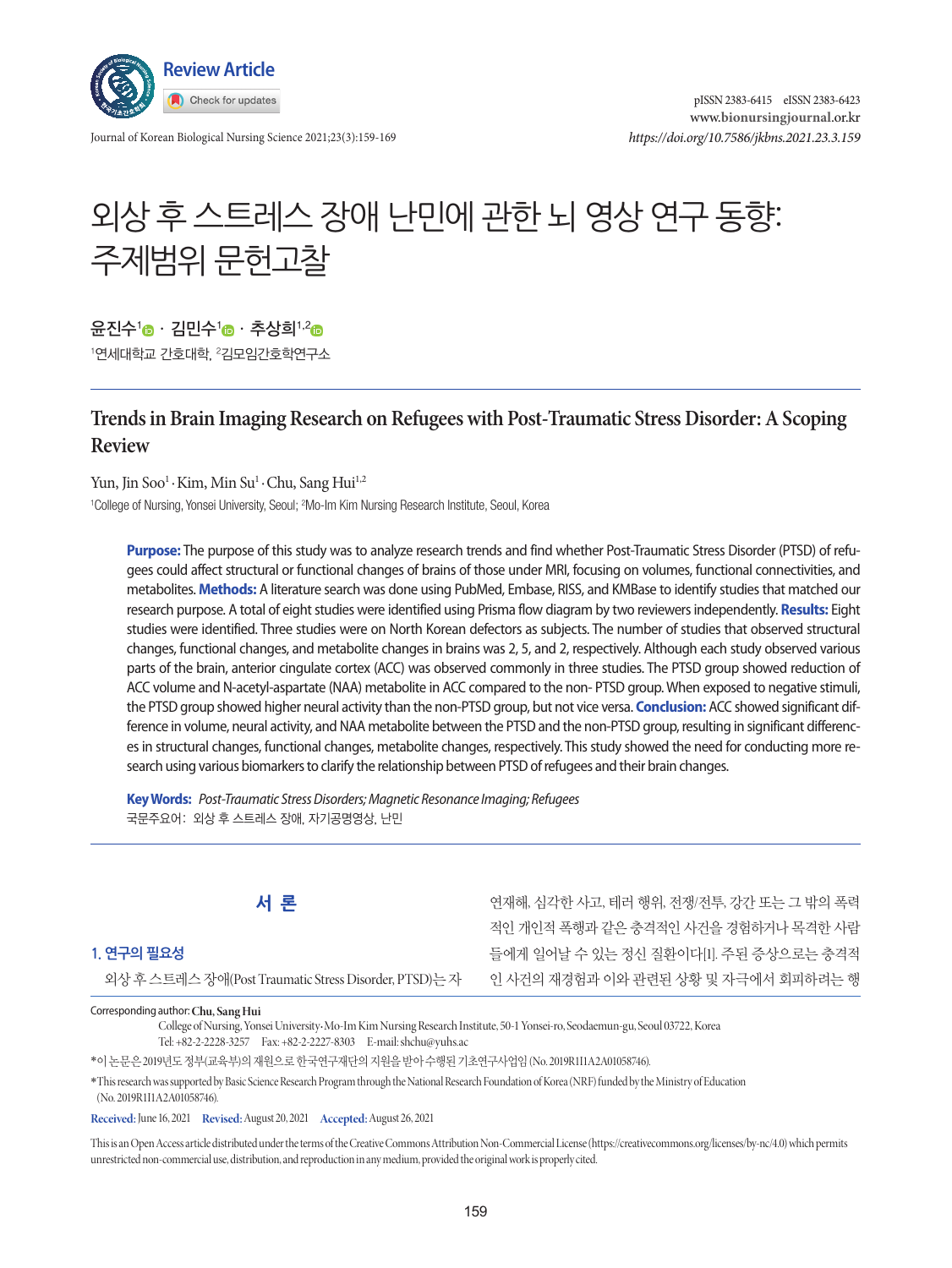동 경향이 있으며, 이후 자신이 겪은 일에 대한 충격으로 주변의 소 리나 자극에 대해 강렬하게 반응하거나 높은 각성상태로 고통을 받기도한다[2].

국제보건기구(World Health Organisation, WHO)의 '난민과 이민 자의 건강증진을 위한 실행 계획, 2019-2023'에 의하면 현재, 전 세계 적으로 2억 5,800만 명의 난민과 이민자가 존재하는 것으로 추정된 다[3]. 난민은 자국의 내전, 분쟁, 또는 박해를 피해 피난을 떠난 사 람들이라는 점에서 더 좋은 일자리 및 교육을 누리기 위해 자발적 으로 이민을 선택하는 이민자와는 구별되는데, 유엔난민기구의 연 례보고서에 따르면 난민의 수는 2012년 4,520만 명에서 2018년 7,080 만 명으로 매년 꾸준히 증가하고 있다[4]. 북미, 오세아니아, 유럽으 로 이주한 난민의 정신건강에 관한 체계적 문헌 고찰 연구에 의하 면 전체 난민 중 9%가 PTSD를, 5%가 주요우울장애를 진단받았는 데, 이러한 난민의 PTSD 유병률은 동일한 연령대의 일반 인구와 비 교시약 10배높은비율로 PTSD가난민의주요정신건강문제임을 시사한다[5]. 또한, 독일의동독난민을대상으로한연구에서는 41% 의 대상자가 적응장애를 진단받는 등 사회 적응에도 어려움을 겪 는것으로알려져있다[6].

북한이탈주민은 군사분계선 이북 지역에 주소, 직계가족, 배우 자, 직장 등을 두고 있는 사람으로서 북한을 벗어난 후 외국 국적을 취득하지 아니한 자들이다[7]. 1990년대 이후, 북한의 경제적 고립 및 식량난으로 북한이탈주민이 대거 발생하였고, 1998년에 947명 이었던 남한에 정착한 북한이탈주민의 수는 2019년 12월 기준 약 33,000명으로 증가하였다[8]. 2004년 미국의 북한인권법 제정과 함 께 북한이탈주민의 망명이 허용된 이후 북한이탈주민의 이주현상 이 국제적으로 확산되었고, 현재는 남한, 베트남, 태국, 라오스 등의 국가 또는 난민 지위를 인정하는 미국 및 유럽으로의 이주를 시도 한다는 점과 북한으로 송환 시 박해를 받을 수 있다는 점에서 북한 이탈주민 역시 난민의 범주에 속한다고 할 수 있다[9]. 또한, 북한이 탈 주민 역시 탈북 과정에서 겪는 스트레스와 심리적 외상 경험으 로 인해 남한 사회 적응에 어려움을 겪는 것으로 알려져 있다[10,11].

난민의 경우 거주 지역, 정착 기간에 따라 정신 건강 양상이 다르 게 보고되고 있는데, 난민의 PTSD 유병률은 10-30%로 다양하게 보 고되었고[12], 일부 연구에서는 65%까지 보고되었다[13]. 북한이탈 주민의 PTSD 유병률도 5.9%에서 79.5%로 다양하게 보고되고 있는 데, 이는 남한 국민의 PTSD 유병률로 알려진 0.6-1.6%보다 매우 높 은 수치이다[14]. PTSD 진단 시, 침습 증상, 회피, 부정적 인지 및 감정 의 변화, 각성 등의 증상을 기반으로 진단하는 DSM-5와 ICD-11를 활용하는데[15], 난민의 경우, 본인이 거주했던 문화권을 벗어나서 이주한 특성을 고려하여 PTSD 진단을 내릴 필요성이 있다[16]. 최

근에는 이러한 임상적인 진단 기준과 더불어 뇌 영상 결과와 객관 적인 자료를 활용하여 PTSD를 연구하려는 경향이 증가하고 있고, 특히난민대상 PTSD 연구에서그효용성이더클것으로예상된다. 자기 공명 영상(Magnetic Resonance Imaging, MRI) 기술은 신체

부위에 해당하는 타겟에 고주파를 발생시킨 뒤 공명하는 신체의 수소 원자핵 신호 차이를 컴퓨터로 영상화하는 기술이다. 이러한 MRI는 PTSD 환자의 뇌의 구조적(structural) ·기능적(functional)인 변화 및 뇌내 대사물질 농도를 연구하는 데에 중요한 역할을 하고 있다. 뇌의 구조적인 변화 연구에서는 MRI, 뇌의 기능적인 변화 연 구에서는 기능적 MRI (functional MRI, fMRI) 가 활용되는데, fMRI 는 뇌의 구조적 변화를 파악할 수 있는 기존 MRI 기능에 뇌의 혈류 및 산소농도 변화를 측정하는 기능이 추가되어 휴식기 뇌 연결망 (resting state functional connectivity, rsFC) 또는 중재 후 뇌의 활성화 정도를 분석하는데 활용되고 있다. PTSD 환자에서는 회백질의 국 소적 위축 또는 분획성 이방성(fractional anisotropy) 감소가 발견되 었고, 백색질, 해마, 편도체, 오른쪽 배측 전전두피질(rostral ventromedial prefrontal cortex, rvPFC), 등쪽 전방 대상 피질(dorsal anterior cingulate cortex, dACC) 및 미상핵의 부피 감소가 보고되었다[17,18]. 이처럼 PTSD 환자의 뇌의 구조적 변화를 연구한 문헌에서 다양한 뇌 부위에서 부피 감소가 보고되었다. 최근에는 뇌의 구조적인 부 피 감소와 동반하여 발생하는 뇌기능의 변화를 측정하기 위해 기 능적 MRI (fMRI), 핵자기공명분광법(magnetic resonance spectroscopy, MRS), 자기 뇌파 검사(magnetoencephalography), 자화강조영상 (susceptibility-weighted imaging, SWI) 등새로운기술을이용한종적 인연구가제안되고있다[2].

MRI를 활용하여 PTSD 대상자를 연구한 체계적 문헌고찰 연구 를 살펴보면, PTSD 대상자의 경우 주로 해마 부피감소가 일관성 있 게 나타난 반면, 기능적 측면에 대한 연구는 초기단계로 부위마다 활성화 정도가 다양하게 보고되고 있고, PTSD 난민에 대한 MRI 연 구에 관한 체계적 문헌고찰 연구는 없었다[19,20]. 이처럼 정보가 부 족하거나 제한된 경우, 특정 영역에 대한 근거의 특성 및 범위, 주요 개념을 매핑이 용이한 주제범위 문헌고찰을 통해 향후 연구 방향 을 제시받을 수 있다. 따라서 본 연구에서는 PTSD 난민을 대상으로 MRI를 사용하여 뇌의 구조적·기능적 변화를 측정한 연구에 대한 주제범위문헌고찰을실시하여북한이탈주민을대상으로 PTSD 진 단과 간호중재 평가에 뇌의 구조적·기능적 평가방법을 활용할 수 있는근거를탐색하고자한다.

## **2. 연구 목적**

본 연구의 목적은 MRI를 활용하여 PTSD 난민을 연구한 문헌을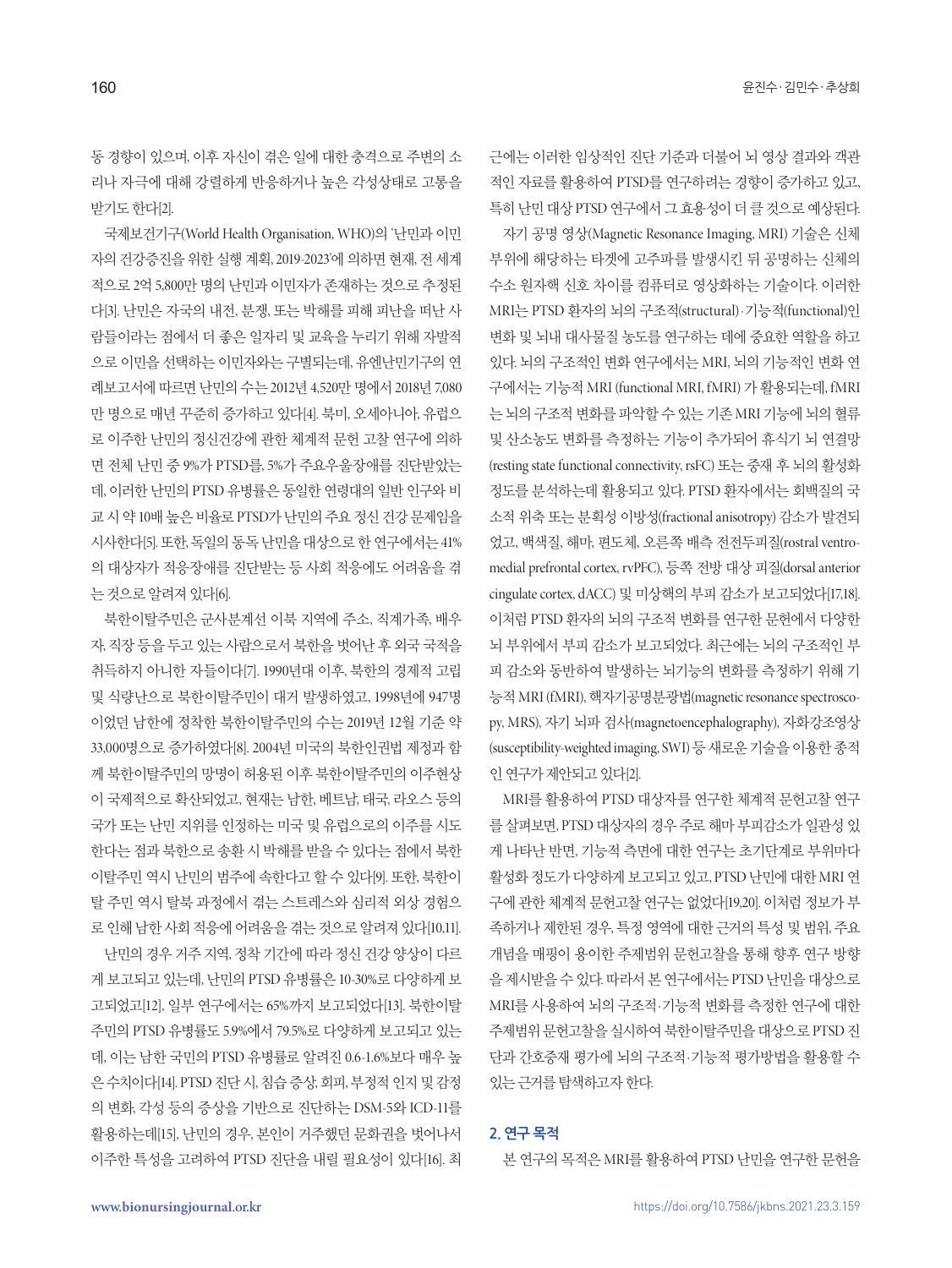고찰하여 PTSD와 뇌의 구조적 및 기능적 변화의 관계를 파악하고 자함이다. 본연구의구체적목표는다음과같다.

1) MRI를 활용한 PTSD 난민 연구의 특성을 확인한다. 2) PTSD에 따른 뇌의 구조적·기능적 변화를 확인한다.

# **연구 방법**

# **1. 연구 설계**

본 연구는 PTSD를 갖고 있는 난민을 대상으로 MRI를 이용하여 뇌 구조나 기능을 분석한 국내외 연구 동향을 파악하기 위한 주제 범위문헌고찰연구이다.

#### **2. 연구 대상**

PTSD 진단을 받은 난민을 대상으로 MRI 검사를 시행하여 뇌의 구조적 기능적 결과를 포함한 모든 연구를 대상으로 하였다. 연구 대상문헌의선정기준은다음과같다.

## 1) 선정기준

선정기준은 1) 19세 이상의 난민을 대상자로 한 연구, 2) PTSD를 갖고 있는 자가 포함된 연구, 3) MRI를 활용한 연구, 4) 영어 또는 한 글로 출판된 연구이다.

#### 2) 제외기준

본연구에서 review 논문, case report 논문, 학위논문은제외하였다.

## **3. 자료수집**

#### 1) 자료검색

보건의료분야에서 정신질환 관련 논문이 수록된 3개의 국외 데 이터베이스와 2개의 국내 데이터베이스를 선정하였다. 자료검색은 2021년 1월부터 2월까지 실시하였고, 출판 연도에 제한을 두지 않고 2021년 2월까지 국내외 학술지에 게재된 연구논문을 대상으로 검 색하였다. 국외문헌 검색을 위해 PubMed, CINAHL, psycINFO의 검 색엔진을 이용하였고, 난민에 대한 검색 용어는 (refugee\* OR 'asylum seeker\*' OR immigrant\* OR migrant\* OR 'displaced person\*' OR 'displaced people\*'), PTSD와 관련된 검색 용어는 ("stress disorders, post-traumatic"[MeSH Terms] OR "post-traumatic stress disorder" OR "post-traumatic stress disorders" OR "posttraumatic stress disorder" OR "posttraumatic stress disorders" OR "ptsd") OR ("stress" AND "disorders" AND "post-traumatic")), MRI와관련된검색용어는 (("magnetic resonance imaging") OR ("MR imaging") OR (MRI))이었다. 국내문헌

검색을 위해 RISS, KMBase 검색엔진을 이용하였고, 난민에 대한 검 색 용어는 ("난민" OR "이민자" OR "북한이탈주민" OR "이주민"), 외 상 후 스트레스장애와 관련된 검색 용어는 ("외상 후 스트레스 장 애" OR "PTSD"), MRI와 관련된 검색 용어는 ("MRI" OR "magnetic resonance imaging" OR "자기공명 영상장치")이었다.

#### 2) 자료수집과 선별

PubMed, CINAHL, psycINFO 검색엔진을 이용하여 검색한 결과 각각 12편, 7편, 6편의문헌이도출되었으며, 중복되는문헌 9편을제 거하여 총 16편의 논문에 대해 일차적으로 검토를 수행하였다. RISS, KMBase 검색엔진에서는 0편의 문헌이 검색되었다. 또한 case report 논문 2편, 19세 미만 대상자를 다룬 논문 1편, 대상자가 난민 이 아닌 논문 2편, full-text가 아닌 논문 1편, PTSD 대상자가 아닌 논 문 1편, review 논문 1편을 제외하여 최종적으로 선택된 문헌은 국외 논문 8편이었다(Figure 1). 모든 과정은 2명의 연구자가 독립적으로 수행하여 결과를 비교하였고, 모든 의견이 일치함을 확인하였다.

#### 3) 자료 분석

자료를 추출하기 위해 엑셀 스프레드 시트를 활용하여 자료 기입



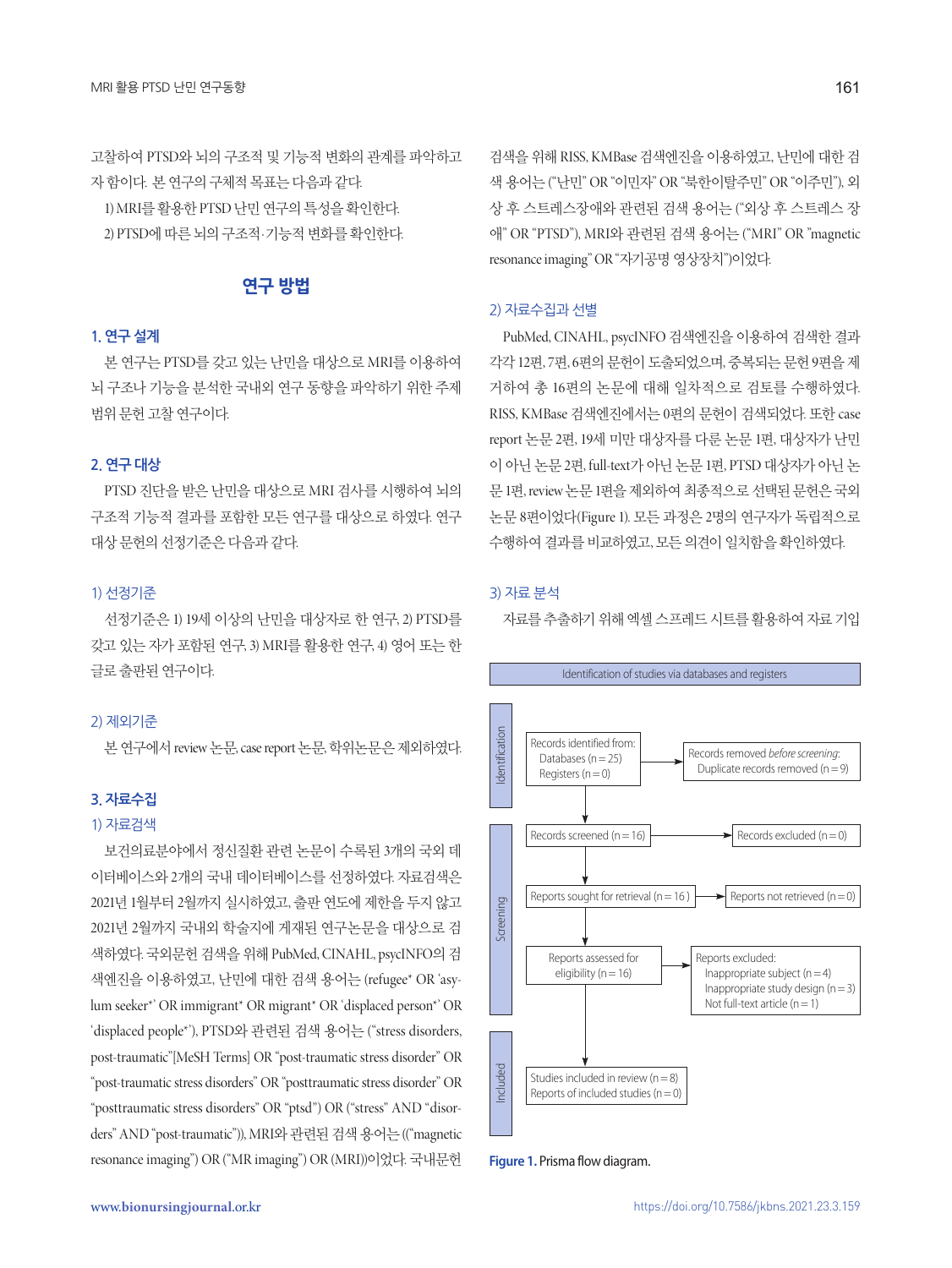형식을 자체적으로 개발하여 사용하였다. MRI를 활용한 PTSD 난 민 연구의 특성을 확인하기 위하여 연구유형, 지역, 연구집단, 목적, 측정도구, 주요 결과를 추출하여 기술적 분석을 하였다. 2명의 연구 자가 독립적으로 자료 기입형식을 이용하여, 8편의 개별 논문으로 부터 자료를 반복적으로 추출하면서, 자료 기입형식을 업데이트하 였고, 각자의 자료 추출방식이 연구 질문과 목적에 일치하는지를 모든 연구자가 함께 재검토하고 합의하여 결정하였다.

# **연구 결과**

## **1. 연구 논문의 특성**

총 8편의 논문 중 조사 연구 5편, 실험 연구 3편이 확인되었다. 북 한 이탈주민을 대상으로 한 연구는 3편이었으며, 쿠르드족 난민 및 시리아 난민을 주 대상자로 포함된 연구가 각각 2편이 존재했고, 국 적이 불분명한 난민이 대상자인 연구가 1편이었다. 8편의 연구에서 대상자의 평균 연령은 약 39세 였으며, 연구 대상자로 남성만 포함 된 연구가 5편이었다(Table 1).

#### **2. 뇌의 구조적·기능적 변화**

MRI를 통해 뇌의 구조적 변화를 관찰한 연구는 2편, fMRI를 통 해 기능적 변화를 관찰한 연구는 5편, MRS를 통해 뇌의 대사물질 의 변화를 관찰한 연구 2편이 확인되었다. 특히 fMRI를 사용한 연 구는 뇌의 신경학적 변화를 관찰한 실험 연구 3편, 중재 없이 뇌의 휴식기 연결성을 관찰한 연구 2편이 포함되었다(Table 2).

#### 1) 뇌의 구조적 변화

뇌의 구조적 변화를 관찰한 연구는 2편이었는데, 해마와 뇌섬의 부피를 측정한 연구에서는 유의한 부피변화가 나타나지 않았다 [A1]. 반면 대상피질의 다양한 부위(bilateral isthmus of the cingulate, right inferior parietal cortex, bilateral rostral anterior cingulate cortex, left isthmus of the cingulate)의 부피변화를 측정한 연구에서는 건강 한 대상자에 비해 PTSD 증상 유무와 관계없이 트라우마를 경험한 대상자에게는유의한부피감소가발견되었다[A2].

#### 2) 뇌의 기능적 변화

기능적 변화를 관찰한 연구는 총 5편으로, 중재 없이 뇌의 휴식 기 연결성을 측정한 연구 2편, 중재 시행 후 뇌의 신경활성화 정도를 측정한연구 3편이었다.

중재 없이 시상과 중심이랑 간 뇌의 휴식기 연결성을 측정한 연 구에서는, 우측 시상과 좌측 중심후이랑 간 기능적 연결성과 좌측

시상과 우측 중심후이랑 간 기능적 연결성이 PTSD 대상자와 건강 한 대상자가 PTSD는 없으나 트라우마에 노출된 대상자보다 더 높 았다. 하지만 좌측 시상과 좌측 중심전이랑 간 기능적 연결성은 건 강한 대상자가, PTSD 대상자와 PTSD는 없으나 트라우마에 노출된 대상자보다 높았다[A3]. 또한, 좌측 편도체와 측두엽 전전두피질 간 기능적 연결성, 그리고 좌측 편도체와 좌측 등 전대상피질 간 기능 적연결성은 PTSD 발병비율이더큰북한이탈주민이남한주민보 다 높았다[A4]. PTSD군과 대조군 간 뇌의 기저부위와 피질 간 기능 적 연결성은 어떤 특정부위를 측정했는지에 따라 유의하거나 유의 하지않았고, 특정부위에서 PTSD군과대조군간유의한차이가발 견된 경우에도 그 부위에 대한 추가연구가 존재하지 않았다.

중재를 포함하여 뇌의 신경활성화 정도를 연구한 3편의 실험연 구에서는 PTSD 증상이 높은 대상자일수록 부정적인 자극이 주어 지면 뇌의 신경활성화 정도가 증가한지만, 보상 중재와 긍정적인 자 극이 주어졌을 때 뇌의 신경활성화 정도가 감소한다는 공통점이 확인되었다. 반면 연구마다 활성화된 뇌 부위는 차이가 존재하였 다. 공포안면중재시행동안좌측해마는고문을받은경험이있는 집단이 고문을 받은 경험이 없는 집단보다 높은 신경활성화 정도를 보였다[A5]. 긍정적인 사진을 보았을 때 피질 부위에 해당하는 방추 형이랑, 우하측두이랑, 좌중심 후두이랑에서 PTSD 집단이 무증상 집단보다 낮은 신경활성화 정도를 보였다[A6]. 이차성 정신질환은 양극성 장애나 조현병과 같은 일차성 정신질환 없이 환각, 의식 변 화 등 정상적인 현실 인식이 불가능한 상태를 동반하는데[21], 보상 중재가 주어졌을 때, 기저부위인 좌측 선접합 등측 조가비핵과 피 질 부위인 중앙 전전두피질에서 이차성 정신질환이 있는 PTSD환 자가 이차성 정신질환이 없는 PTSD 환자보다 낮은 신경활성화 정 도를 보였다[A7]. 뇌 신경활성도를 파악함으로써 PTSD 증상 유무 뿐만 아니라 PTSD 환자의 이차성 정신질환의 유무를 알아낼 수 있 다는가능성이제시되었다.

#### 3) 대사물질 농도 변화

총 2편의 논문에서 대사물질의 농도를 측정하였는데, 측정부위 는 해마와 뇌섬, 전대상피질이다. 해마와 뇌섬에서 PTSD 집단, PTSD가 없지만 트라우마는 있는 집단, 트라우마가 없는 집단 간 유 의한 N-acetyl-aspartate (NAA) 농도차이를 보이지 않았다. 그러나, 전대상피질에서 PTSD 대상자가 non-PTSD 대상자보다 낮은 수치 의 NAA 농도를 보였다[A8]. PTSD 대상자가 모든 뇌 부위에서 NAA 농도의 감소가 발생하는 것이 아님을 알 수 있고, 유의한 변화를 보 인전대상피질에대한추가연구가필요함이확인되었다.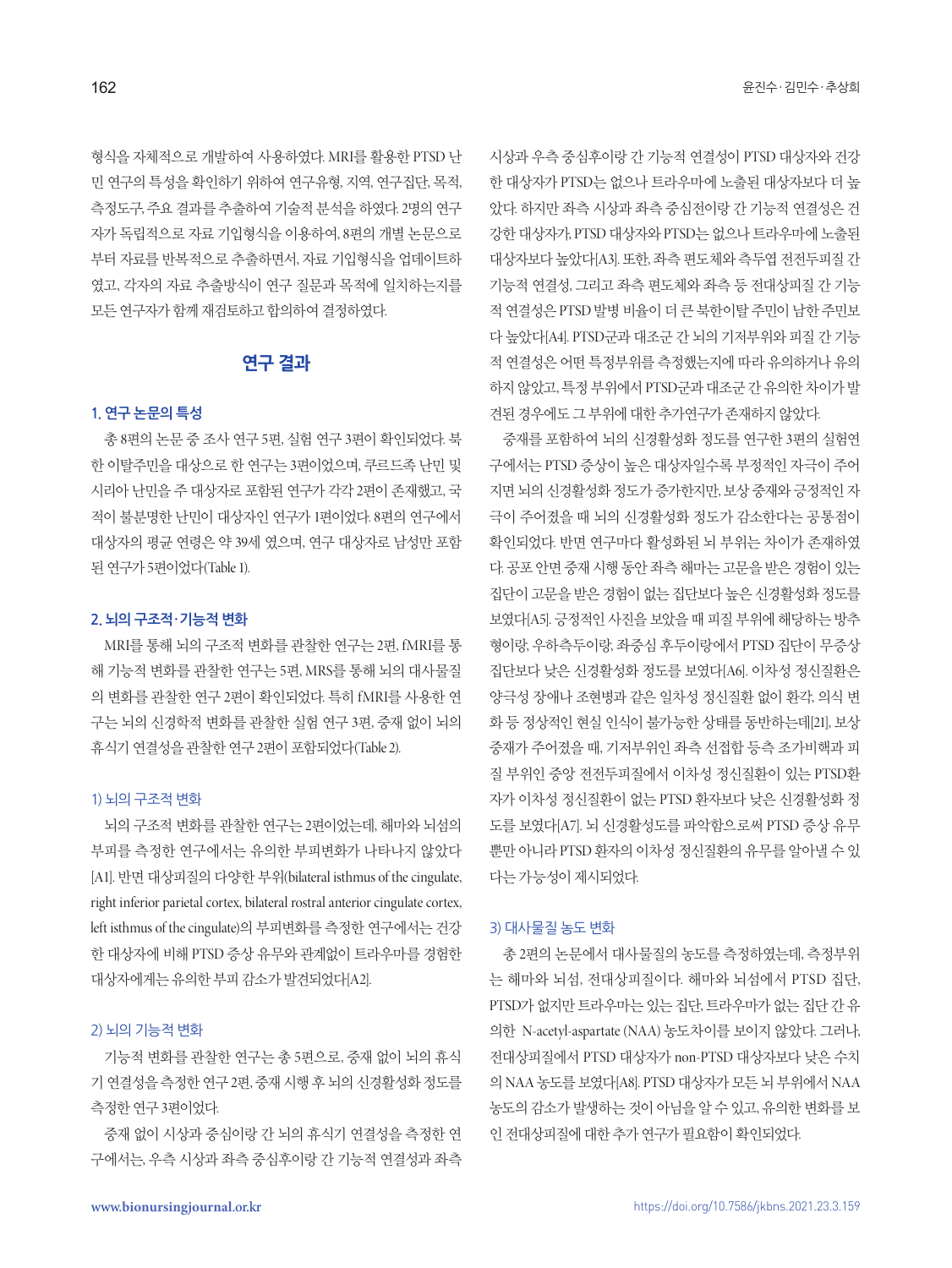| Non-MRI Measures | 3. Childhood Trauma Questionnaire: abuse and<br>5. A shortened version of the Vivo Checklist of<br>4. M.I.N.I: neuropsychiatric symptoms<br>War, Detention and Torture Events<br>1. CAPS-DX: PTSD assessment<br>neglect during childhood | 3. A shortened version of the Vivo Checklist of<br>2. M.I.N.I: neuropsychiatric symptoms<br>War, Detention and Torture Events<br>1. CAPS-DX: PTSD assessment                 | 3. Trauma Exposure Check List for North Korean<br>1. CAPS: PTSD assessment<br>2. BDI: depression<br>Refugees                                                                                         | 4. Trauma Exposure checklist for NK Refugees<br>1. CAPS: PTSD assessment<br>3. TAS: alexithymia<br>2. BDI: depression                           | 2. DSM-5: to assess PTSD and depression<br>4. HSCL: depression symptom severity<br>3. PSSI: PTSD symptom severity<br>1. HTQ: trauma assessment | 1. CAPD-5: to assess current and lifetime PTSD<br>3. SCAN: to diagnose PTSD, depression and<br>2. LEC: PTSD assessment<br>personality change<br>symptoms       |
|------------------|------------------------------------------------------------------------------------------------------------------------------------------------------------------------------------------------------------------------------------------|------------------------------------------------------------------------------------------------------------------------------------------------------------------------------|------------------------------------------------------------------------------------------------------------------------------------------------------------------------------------------------------|-------------------------------------------------------------------------------------------------------------------------------------------------|------------------------------------------------------------------------------------------------------------------------------------------------|----------------------------------------------------------------------------------------------------------------------------------------------------------------|
| MRI-measures     | 2. NAA and NAA/Creatine ratio in hippocampus 2. MP test: memory test<br>1. Volume of hippocampus and insula<br>and insula                                                                                                                | Differences in cortical volume (prefrontal,<br>parietal and posterior midline regions)                                                                                       | 3. Associations between thalamic rsFC and the<br>2. Differences in functional connectivity<br>connectivity in the thalamus<br>strengths by cortical regions<br>clinical features of PTSD             | 1. Differences in functional connectivity of the<br>connectivity strength of the amygdala<br>2. Correlation between alexithymia and<br>amygdala | Group differences in neural activity                                                                                                           | Group differences in neural activity                                                                                                                           |
| Purpose          | To investigate the influence of traumatic stress<br>structures and functions in hippocampus<br>experiences and PTSD on both brain<br>and insula                                                                                          | To investigate PTSD-related, structural<br>alterations in cortical regions.                                                                                                  | To investigate rsFC between the thalamus and 1. Differences in resting state functional<br>relationships of this rsFC with PTSD-related<br>cortical brain regions, as well as the<br>characteristics | To investigate in resting state functional<br>connectivity and its relationship with<br>alexithymia in refugees                                 | To investigate neurocircuitry associated with<br>threat and reward processing following<br>torture                                             | while presenting positive pictures before and<br>To investigate anhedonia in PTSD using fMRI<br>after symptom provocation using<br>personalized Trauma Scripts |
| Sample           | $=47$<br>Age: 34 years (mean)<br>Gender: Men (n<br>Albanian (n = 1<br>Romani (n = 1)<br>Serbian $(n = 1)$<br>Turkish $(n = 1)$<br>Ethnicity:                                                                                             | (mean)<br>$=52$<br>Kurdish ( $n = 48$ )<br>Age: 33.5 years<br>Gender: Men (n<br>Albanian $(n = 1)$<br>Serbian $(n = 1)$<br>Romani (n = 1)<br>Turkish $(n = 1)$<br>Ethnicity: | North Korean (n = 85)<br>$= 20$<br>Age: 39 years (mean)<br>Gender: Men (n<br>Women $(n=65)$<br>Ethnicity:                                                                                            | Age: 35.5 years (mean)<br>$1 = 45$<br>$= 20$<br>$= 40$<br>North Korean (r<br>South Korean(n<br>Gender: Men (n<br>Women $(n=65)$<br>Ethnicity:   | (mean)<br>$=58$<br>Age: 38.8 years<br>Gender: Men (n<br>Not Shown                                                                              | $=69$<br>Age: 42 years (mean)<br>Afghanistan (20.0%)<br>Gender: Men (n<br>Others (18.0%)<br>Syria (29.0%)<br>Iraq (24.0%)<br>Iran (9.0%)<br>Ethnicity:         |
| Country          | Germany                                                                                                                                                                                                                                  | Germany                                                                                                                                                                      | Republic of<br>Korea                                                                                                                                                                                 | Republic of<br>Korea                                                                                                                            | New Zealand Ethnicity:                                                                                                                         | Denmark                                                                                                                                                        |
| Study design     | Observation<br>study                                                                                                                                                                                                                     | Observation<br>study                                                                                                                                                         | Observation<br>study                                                                                                                                                                                 | Observation<br>study                                                                                                                            | Experimental<br>study                                                                                                                          | Experimental<br>study                                                                                                                                          |
| Author           | $(2012)$ [A1]<br>Eckart et al.,                                                                                                                                                                                                          | (2011) [A2]<br>Eckart et al.,                                                                                                                                                | $(2020)$ [A3]<br>leon et al.,                                                                                                                                                                        | $(2020)$ $[A4]$<br>Kimetal.,                                                                                                                    | $(2020)$ [A5]<br>Liddell et al.,                                                                                                               | $(2020)$ [A6]<br>Uldall et al.,                                                                                                                                |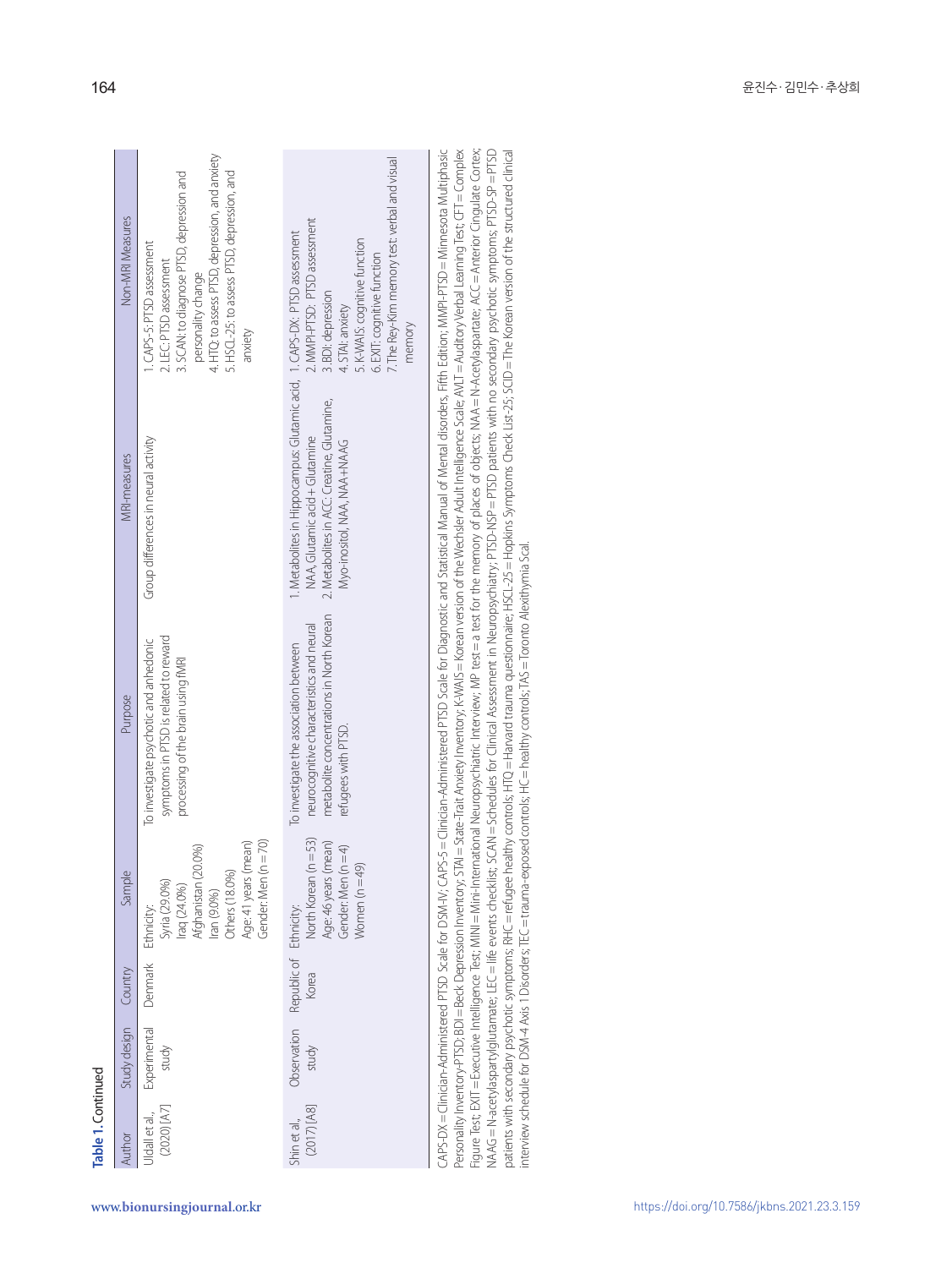#### **Table 2.** Outcomes of the Selected Studies

| Author                             | Characteristic of participants                                                                                                                                                                                                                                                                  | MRI outcome                                                                                                                                                                                                                                                                                                                                                                                                                                                                                                    |
|------------------------------------|-------------------------------------------------------------------------------------------------------------------------------------------------------------------------------------------------------------------------------------------------------------------------------------------------|----------------------------------------------------------------------------------------------------------------------------------------------------------------------------------------------------------------------------------------------------------------------------------------------------------------------------------------------------------------------------------------------------------------------------------------------------------------------------------------------------------------|
| Eckart et al.,<br>$(2012)$ [A1]    | PTSD: Traumatized non-PTSD: Healthy subject (n) = 20:16:11<br>CAPS DX-score<br>PTSD: Traumatized = 68.90:13.05 ( $p < .001$ )                                                                                                                                                                   | Volume<br>Hippocampus: No significant difference among 3 group.<br>Insula: No significant difference among 3 group.<br><b>NAA</b> concentration<br>Left and right hippocampus: No significant difference among 3 group.<br>Insula: No significant difference among 3 group                                                                                                                                                                                                                                     |
| Eckart et al.,<br>$(2011)$ [A2]    | PTSD: Traumatized non-PTSD: Healthy subject (n) = 20:19:13<br>CAPS DX-score<br>PTSD: Traumatized = 68.90:13.05 ( $p < .001$ )                                                                                                                                                                   | Volume<br>Bilateral isthmus of the cingulate: Traumatized < nontraumatized ( $p = .017$ ),<br>PTSD < nontraumatized ( $p = .013$ )<br>Right inferior parietal cortex: Traumatized < nontraumatized ( $p = .049$ ),<br>PTSD < nontraumatized ( $p = .001$ )<br>Bilateral rostal anterior cingulate cortex: Traumatized < nontraumatized<br>$(p=0.026)$ , PTSD < nontraumatized $(p=.004)$<br>Left isthmus of the cingulate: Traumatized < nontraumatized ( $p = .02$ ),<br>PTSD < nontraumatized ( $p = .002$ ) |
| Jeon et al.,<br>$(2020)$ [A3]      | PTSD: Traumatized non-PTSD: Healthy subject (n) = 23:22:40<br>CAPS total, current (mean)<br>PTSD: Traumatized non-PTSD = 41.22:5.55 ( $p < .001$ )<br>CAPS total, lifetime (mean)<br>PTSD: Traumatized non-PTSD = 68.96:12.00 ( $p < .001$ )                                                    | Resting state functional connectivity (rsFC)<br>Right thalamus and left postcentral gyrus: PTSD, HC > TEC ( $p = .001$ )<br>Left thalamus and left precentral gyrus: HC > PTSD, TEC ( $p = .018$ )<br>Left thalamus and right postcentral gyrus: PTSD, HC > TEC ( $p = .002$ )                                                                                                                                                                                                                                 |
| Kim et al.,<br>$(2020)$ [A4]       | NK with PTSD: NK without PTSD (n) = 10:35<br>Current CAPS total of NK (mean) = 23.78<br>Lifetime CAPS total of NK (mean) = 41.11                                                                                                                                                                | <b>Functional connectivity</b><br>Left amygdala and bilateral dorsolateral prefrontal cortex (dlPFC): NK > SK<br>$(p = .047$ : left, $p = .003$ : right)<br>Left amygdala and left dorsal anterior cingulate cortex (dACC): NK > SK ( $p = .001$ )                                                                                                                                                                                                                                                             |
| Liddell et al.,<br>$(2020)$ [A5]   | Torture survivor group: Non-torture survivor group (n) = $31:27$<br>PTSD diagnosis (DSM-5)<br>TS group: NTS group = 14:10 ( $p = .531$ )                                                                                                                                                        | Neural activity in happy face processing<br>Right ventral striatum: TS < NTS ( $p$ < .001)<br>Neural activity in fear face processing<br>Left hippocampus: $TS > NTS (p < .001)$                                                                                                                                                                                                                                                                                                                               |
| Uldall SW et al.,<br>$(2020)$ [A6] | PTSD: Healthy subject (n) = 38:31<br>CAPS-5 score (PTSD participants)<br>Arousal symptoms (mean)<br>PTSD: Non-PTSD = 17.5:8.3 ( $p < .001$ )<br>Avoidance symptoms (mean)<br>PTSD: Non-PTSD = 7.8:3.6 ( $p = .002$ )<br>Dissociation symptoms (mean)<br>PTSD: Non-PTSD = 7.8:3.5 ( $p = .003$ ) | Neural activity when viewing positive pictures<br>Fusiform gyrus: RHC > PTSD ( $p < .001$ )<br>Right inferior temporal gyrus: $RHC > PTSD (p < .001)$<br>Left middle occipital gyrus: $RHC > PTSD (p < .001)$<br>Correlation between neural activity and anhedonia when viewing<br>positive pictures<br>Neural activity & anhedonia: Negative ( $p = .003$ )                                                                                                                                                   |
| Uldall SW et al.,<br>$(2020)$ [A7] | PTSD-NSP: PTSD-SP: RHC (n) = 18:21:31<br>Harvard Trauma Questionnaire (mean)                                                                                                                                                                                                                    | Neural activity with monetary reward task<br>Left precommissural dorsal putamen (pre-DPU): PTSD-SP < PTSD-NSP (p < .050)                                                                                                                                                                                                                                                                                                                                                                                       |
| Shin et al.,<br>$(2017)$ [A8]      | PTSD-NSP: PTSD-SP: RHC = 2.8:3.1:1.4 ( $p = .010$ )<br>PTSD: non-PTSD $(n) = 30:23$<br>CAPS-DX-score<br>PTSD: Non-PTSD = 51.7:13.5 ( $p < .001$ )                                                                                                                                               | Medial prefrontal cortex (mPFC): $PTSD < RHC$ ( $p = .007$ )<br><b>NAA</b> concentration<br>Anterior Cingulate Cortex (ACC): PTSD < Non-PTSD (p < .019)                                                                                                                                                                                                                                                                                                                                                        |

# **논 의**

본 연구는 PTSD 난민을 대상으로 MRI를 활용한 연구를 고찰함 으로써, 향후 북한이탈주민과 같은 난민 대상 PTSD 진단 및 간호 중재 평가를 위한 객관적인 지표 탐색을 위해 시행된 주제범위 문 헌 고찰 연구이다. PTSD 난민에게 사용할 수 있는 뇌 바이오마커 탐색을 위해 MRI 활용 연구에 관한 주제 범위 문헌 고찰을 시행한 결과, 아직 연구가 8편으로 그 수가 제한적임을 확인하였다.

최근 정신건강 분야 연구에서 MRI를 PTSD 진단과 중재의 평가 에 활용하는 연구가 증가하고 있는데[22-24], 대부분 전쟁을 경험한 군인, 성폭력을 경험한 여성, 아동기 학대 경험이 있는 청소년 등을 대상으로 연구가 활발히 진행되고 있다[25-28]. PTSD난민을 대상으 로 한 연구에서 MRI를 활용한 연구가 8편으로 제한된 것은 난민이 가지고 있는 사회문화적 환경과 관련이 있다. 특정 지역 또는 캠프 에 거주하는 난민을 연구에 참여시키기 위해서는 관계기관의 협조 가 필요하고, 캠프 방문이 가능해지더라도 난민의 어려운 사회경제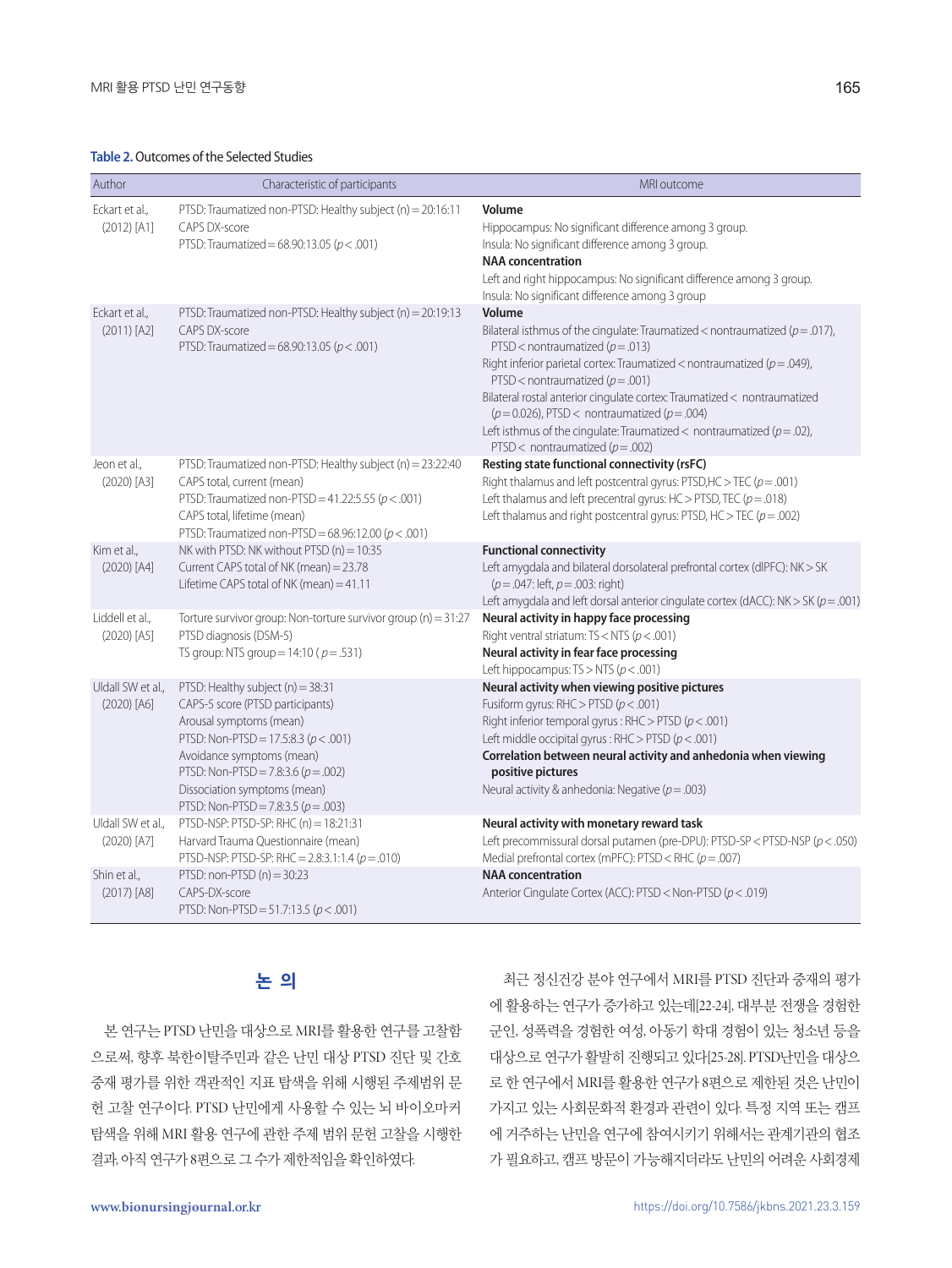적 여건은 연구 참여의 제한이 되는 것으로 보고되고 있다[29].

본 연구에서 확인된 PTSD 난민을 대상으로 MRI를 사용하여 뇌 의 구조적·기능적 변화를 측정한 연구는 독일, 덴마크, 뉴질랜드에 서 시행된 연구가 5편, 남한에서 북한이탈주민을 대상으로 한 연구 가 3편이었다. 해외에서 연구된 문헌 5편은 모두 남성만을 연구 대 상자로 선정한 반면, 국내에서 연구된 문헌 3편의 연구 대상자는 여 성이 남성보다 더 많이 포함되었다. 이는 북한이탈주민 중 여성이 71%라는 사실과 관련이 있다[30]. 일반적으로 여성은 남성보다 PTSD에취약한것으로알려져있는데[31], 이러한성별의차이는고 정된 성역할이나 유전, 그리고 호르몬이 PTSD에 영향을 주기 때문 이다[32]. 또한 성별에 따라 경험한 트라우마의 종류와 빈도도 다른 것으로 알려져 있는데, 남성은 주로 강제추방이나 수감, 반면에 여 성은 성폭력이나 납치에 주로 노출되어 트라우마를 경험하는 것으 로 알려져 있다[33]. 따라서 향후 PTSD 대상자를 선정하여 연구를 진행할때에는이러한성별의차이를고려할필요가있다.

뇌의 구조적 변화를 측정한 문헌 2편에서는 해마와 뇌섬, 또는 전 대뇌피질 부위의 부피를 측정하였는데, 해마는 대상을 인식하고 맥 락을 파악하는 등 현실적인 상황 파악에 관여하고[34], 뇌섬은 공포 상황에서 뇌의 가교 역할 및 감정의 상기를 담당하는 것으로 알려 져 있다[35]. 사건의 재경험과 자극으로부터의 회피가 PTSD의 주된 증상이므로, 해마와 뇌섬의 기능은 PTSD증상과 관련이 높아 연구 의 주된 관심부위이다[36]. 참전군인을 대상으로 PTSD 심각도와 해 마의 부피 간 상관관계를 연구한 결과, PTSD 심각도가 높을수록 해마의 부피가 감소하였고[37], 뇌섬 또한 PTSD 대상자에서 부피가 감소됨이 보고된 바 있다[38]. 그러나 본 연구에서 확인된 PTSD 난 민을 대상으로 해마와 뇌섬의 부피변화를 관찰한 문헌은 1편뿐으 로, 해마와 뇌섬의 부피 변화가 PTSD 난민에게 유의하게 나타나는 지 알아보기 위해서는 추가적인 연구가 필요할 것이다.

전대상피질은 해마와 편도체 등의 감정조절 변연계와 연결되어 있어 자극과 반응에 주요한 역할을 수행하며, 특히 공포반응에 대 한 선택적 집중과 소멸을 담당한다는 점에서 공포에 대한 과활성화 가 발생하는 PTSD증상과 연관성이 깊다[39]. 142명의 참전 군인을 대상으로 전대상피질의 부피와 PTSD 증상의 상관관계를 연구한 결과, 전대상피질의 부피가 더 작은 대상자일수록 상황에서 더 높 은 신경흥분상태를 보인다는 선행연구 결과는 이를 뒷받침한다 [40]. PTSD난민에서 전대상피질의 위축은 자극의 습관화를 방해하 여 위협적 자극에 대한 과반응을 유도하는 것으로 보인다.

PTSD대상자의 뇌의 기능적 변화를 알아보기 위해 중재 없이 시 상과 중심이랑 간 뇌의 휴식기 연결성을 측정한 2편의 연구결과에 서, 좌측 시상과 좌측 중심전이랑 간 기능적 연결성은 PTSD대상자 가 거강한 대상자보다 낮은 반면[A3], 좌측 편도체와 측두엽 전전두 피질 간 기능적 연결성, 그리고 좌측 편도체와 좌측 등 전대상피질 간 기능적 연결성은 PTSD대상자가 유의하게 높게 나타나[A4], 뇌의 휴식기 연결성을 난민 PTSD의 진단 바이오마커로 활용하기 위해 서는 추가적인 연구가 필요함을 확인하였다.

특정 뇌 부위에서 PTSD대상자와 건강한 대상자 간의 신경활성 도 차이를 보기 위해 긍정안면중재 및 공포안면중재와 보상중재를 사용하기도 하였는데, PTSD 대상자가 대조군에 비해 긍정 안면 중 재 및 보상중재에는 더 낮은 신경활성화정도를, 공포안면중재에는 더 높은 신경활성화정도를 보였다[A5,A6,A7]. 이는 편도체-청반-전 대상 회로에서, PTSD 대상자에게 발견되는 원심성 비아드레날린성 투사가 청반으로부터 이루어지면 전대상의 공포 조건화 기능이 저 하되어 공포 반응에 대한 과활성화가 발생하는 것으로 여겨진다 [41]. 또한 PTSD 대상자에게서 발견되는 편도체와 전대상피질 사이 의 유의한 휴식기 연결성은 기억의 재구성을 통해 단편적인 공포자 극만 등장해도 과거의 트라우마에서 벗어나지 못하고 괴로워하는 데 기여하는 것으로 유추된다[A3]. 즉, 트라우마 경험 이후 공포자 극을 담당하는 편도체와 전대상피질 간 휴식기 연결성이 높아지 고, 편도체-청반-전대상 회로의 비아드레날린성 투사로 인한 공포 자극 과활성화가 복합적으로 나타나 PTSD 증상 중 하나인 공포자 극에 대한 과활성화 반응을 일으키는 것으로 사료된다. 따라서, 긍 정적자극에는신경이둔해지지만, 부정적자극에는신경이과활성 화되는 PTSD 대상자의 뇌의 기전을 이해하고, 이들을 위한 간호중 재개발및평가에활용할필요가있다.

뇌의 대사물질 변화를 연구한 문헌은 2편으로, 전대상피질의 NAA수치는 PTSD대상자가 건강한 대상자에 비해 낮게 측정된 반 면[A8], 해마와 뇌섬에서는 대사물질 농도의 집단 간 유의미한 차이 를 보이지 않았다[A1]. NAA는 단백질 안정성을 유지하는 뇌에 존재 하는 유기화합물로, 단백질 접힘 오류로 유발되는 알츠하이머병, 파킨슨병, 헌팅턴 무도병 등의 신경퇴행성 질환의 바이오마커로 가 장 널리 활용되고 있다[42]. 과거에 동물실험에서 해마 NAA 수치의 감소가 PTSD증상을 예견하는 지표로 쓰일 가능성이 제시되었으 며[43], 최근 47명의 성인 대상자를 대상으로 진행된 연구에서, PTSD대상자에게도 해마의 NAA수치의 감소가 발견되었다[44]. 전 대상피질이 해마와 편도체의 신경활동을 제어하는 특성을 고려할 때[45], PTSD 대상자가 건강한 대상자보다 전대상피질에서 NAA 농 도가 낮게 발견된 연구 결과는 전대상피질이 해마보다 더 선제적인 PTSD예측지표로서의활용가능성을제시하고있다.

최근 기술의 발달로 인하여, 간호중재를 개발하고 평가하는 데 있어서 환자보고 증상 이외에도 객관적인 데이터를 활용할 필요성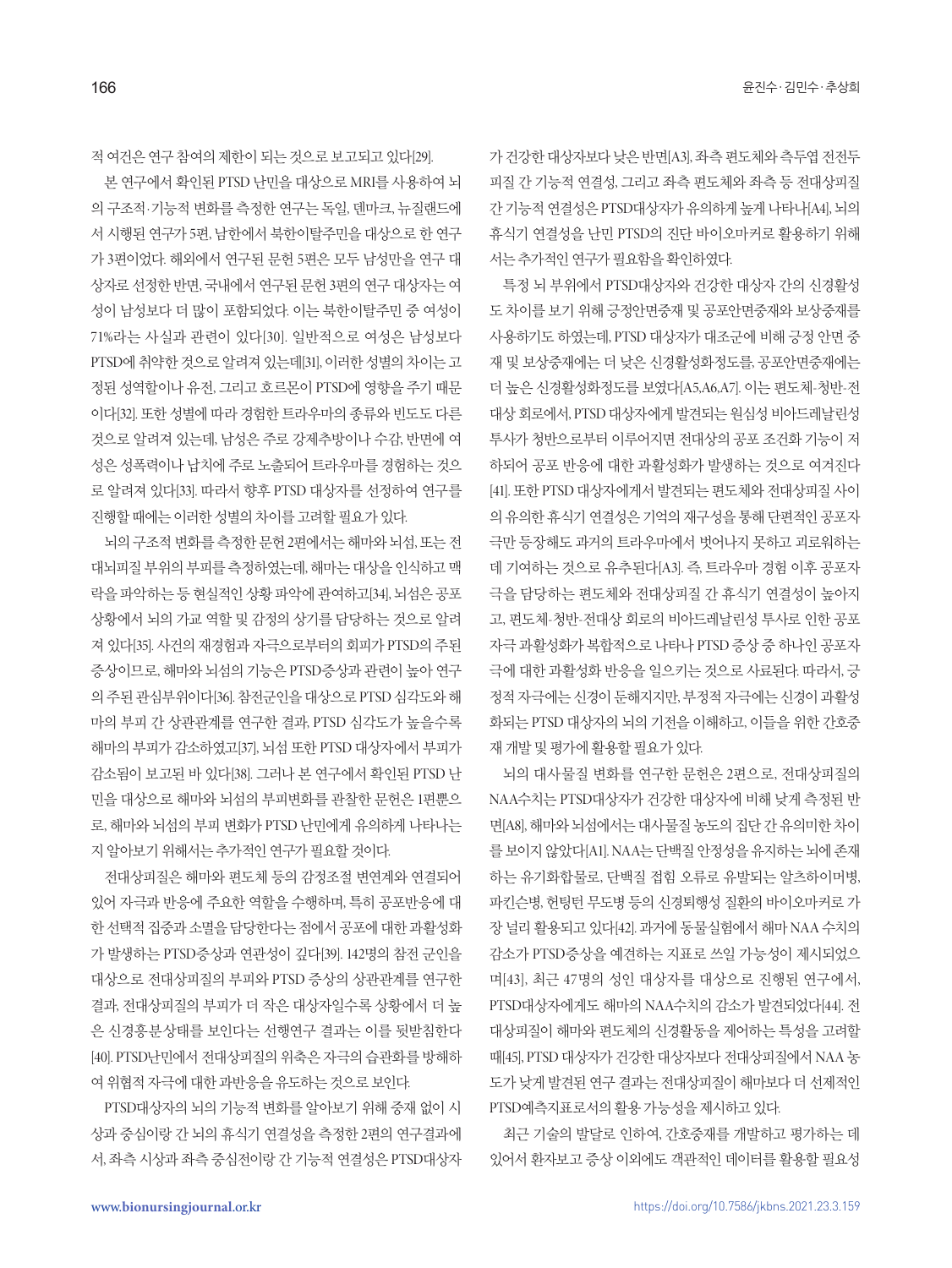이 대두되고 있다. 특히, 임상전문가에 의한 임상적 진단에 의존하 는 PTSD 관련 분야에서 MRI를 활용한 진단 및 간호중재 평가가 가 능해진다면 문화권이 다른 국가나 사회에서 이주한 난민을 대상으 로 PTSD에 대한 조기 스크리닝과 적극적인 간호중재 도입이 가능 해질 것으로 예상된다. 향후 fMRI 데이터를 기반으로 대상자의 PTSD상태와 심각성, 증상 등을 예측하고 평가할 수 있다면 PTSD 를 가진 대상자들에게 보다 질 높은 간호를 조기에 제공할 수 있을 것으로 기대된다. 또한 이러한 연구는 북한이탈주민을 대상으로 PTSD를 조기 스크리닝하고 필요한 간호중재를 개발하고 평가하는 간호연구를활성화하는데도기여할것으로예측된다.

# **결 론**

PTSD 난민을 대상으로 뇌영상기법을 사용한 연구에 관해 주제범 위문헌고찰을한결과최종선택된논문은 8편으로, 아직연구가제 한적으로 이루어짐이 확인되었다. 제한된 논문 편수에도 불구하고 MRI를 통해 PTSD가 구조적·기능적 변화를 일으키는 뇌 부위는 다 양하게 탐색되고 있어 아직 연구가 초기단계임이 확인되었다. PTSD 와 뇌의 구조적 또는 기능적 변화와의 관계를 파악하는 체계적인 연 구는 향후 간호사에 의한 데이터 기반 조기 스크리닝과 비침습적 간 호중재의 도입과 평가에서 유용한 도구로 활용될 것으로 기대되므 로 관련 연구가 간호학 부야에서 활발히 연구될 필요가 있다.

# **CONFLICT OF INTEREST**

The authors declared no conflict of interest.

# **AUTHOSHIPS**

CSH contributed to the conception and design of this study; YJS and KMS collected data; YJS performed the analysis and interpretation; YJS and KMS drafted the manuscript; YJS and CSH critically revised the manuscript; CSH supervised the whole study process. All authors read and approved the final manuscript.

# **REFERENCES**

- 1. American Psychiatric Association. Diagnostic and statistical manual of mental disorders. 5th ed. Washington, DC: American Psychiatric Association.; 2013. p.271-280. https://doi.org/10.1176/appi.books.9780890425596
- 2. Bisson JI. Post-traumatic stress disorder. British Medical Journal Publishing

Group. 2007;334(7597):789-793. https://doi.org/10.1136/bmj.39162.538553.80

- 3. Pant S, Eder B, Vračar A, Mosca D, Orcutt M. WHO's global action plan to promote the health of refugees and migrants. British Medical Journal Publishing Group. 2019;366:l4806. https://doi.org/10.1136/bmj.l4806.
- 5. Fazel M, Wheeler J, Danesh J. Prevalence of serious mental disorder in 7000 refugees resettled in western countries: a systematic review. The Lancet. 2005; 365(9467):1309-1314. https://doi.org/10.1016/S0140-6736(05)61027-6
- 6. Bauer M, Priebe S. Psychopathology and long-term adjustment after crises in refugees from East Germany. International journal of social psychiatry. 1994; 40(3):165-176. https://doi.org/10.1177/002076409404000302
- 7. Kang JW. Human rights and refugee status of the North Korean Diaspora. North Korean Review. 2013;9(2):4-17.
- 8. Song YH. Current status and issues of North Korean defector migration abroad. JPI Policy Forum. 2012;107(0):1-24.
- 9. Noland M, Haggard S, Chang Y, Kurlantzick J, Lankov A, Mason J. The North Korean refugee crisis: human rights and international response. Washington, DC: U.S. Committee for Human Rights in North Korea; 2006. p. 23-30.
- 10. Kim YH, Cho YA. A study on the prevalence and the influencing factors of the mental health problems among recent migrant North Koreans: a focus on 2007 entrants. Unification Policy Studies. 2010;19(2):141-174.
- 11. Han NY, Lee SH, Yoo SY, Kim SJ, Jun JY, Won SD, et al. Predictors of PTSD among North Korean defectors visited psychiatric department of North Korean defectors treatment center. Journal of Korean Neuropsychiatric Association. 2015;54(1):105-111. https://doi.org/10.4306/jknpa.2015.54.1.105
- 12. Steel Z, Chey T, Silove D, Marnane C, Bryant RA, van Ommeren M. Association of torture and other potentially traumatic events with mental health outcomes among populations exposed to mass conflict and displacement: a systematic review and meta-analysis. The Journal of the American Medical Association. 2009;302(5):537-549. https://doi.org/10.1001/jama.2009.1132.
- 13. Marshall EA, Butler K, Roche T, Cumming J, Taknint JT. Refugee youth: a review of mental health counselling issues and practices. Canadian Psychology. 2016;57(4):308-319. https://doi.org/10.1037/cap0000068.
- 14. Ministry of Health and Welfare. Epidemiological survey of psychiatric illnesses in Korea[Internet]. Seoul: Statistics Korea; 2017 [cited 2020 Mar 22]. Available from: http://kosis.kr/statHtml/statHtml.do?orgId=117&tblId=TX\_117\_2009\_ HB121&conn\_path=I2
- 15. Miao XR, Chen QB, Wei K, Tao KM, Lu ZJ. Posttraumatic stress disorder: from diagnosis to prevention. Military Medical Research. 2018;5(1):32. https://doi. org/10.1186/s40779-018-0179-0.
- 16. Clarke SK, Jaffe J, Mutch R. Overcoming communication barriers in refugee health care. Pediatric Clinics of North America. 2019;66(3):669-686. Epub 2019/05/01. https://doi.org/10.1016/j.pcl.2019.02.012
- 17. Bolzenius JD, Velez CS, Lewis JD, Bigler ED, Wade BS, Cooper DB, et al. Diffusion imaging findings in US service members with mild traumatic brain injury and posttraumatic stress disorder. The Journal of Head Trauma Rehabilitation. 2018;33(6):393-402. https://doi.org/10.1097/htr.0000000000000378
- 18. Logue MW, van Rooij SJ, Dennis EL, Davis SL, Hayes JP, Stevens JS, et al. Smaller hippocampal volume in posttraumatic stress disorder: a multisite ENIGMA-PGC study: subcortical volumetry results from posttraumatic stress disorder consortia. Biological psychiatry. 2018;83(3):244-253. https://doi.org/10.1016/ j.biopsych.2017.09.006
- 19. O'Doherty DC, Chitty KM, Saddiqui S, Bennett MR, Lagopoulos J. A systematic review and meta-analysis of magnetic resonance imaging measurement of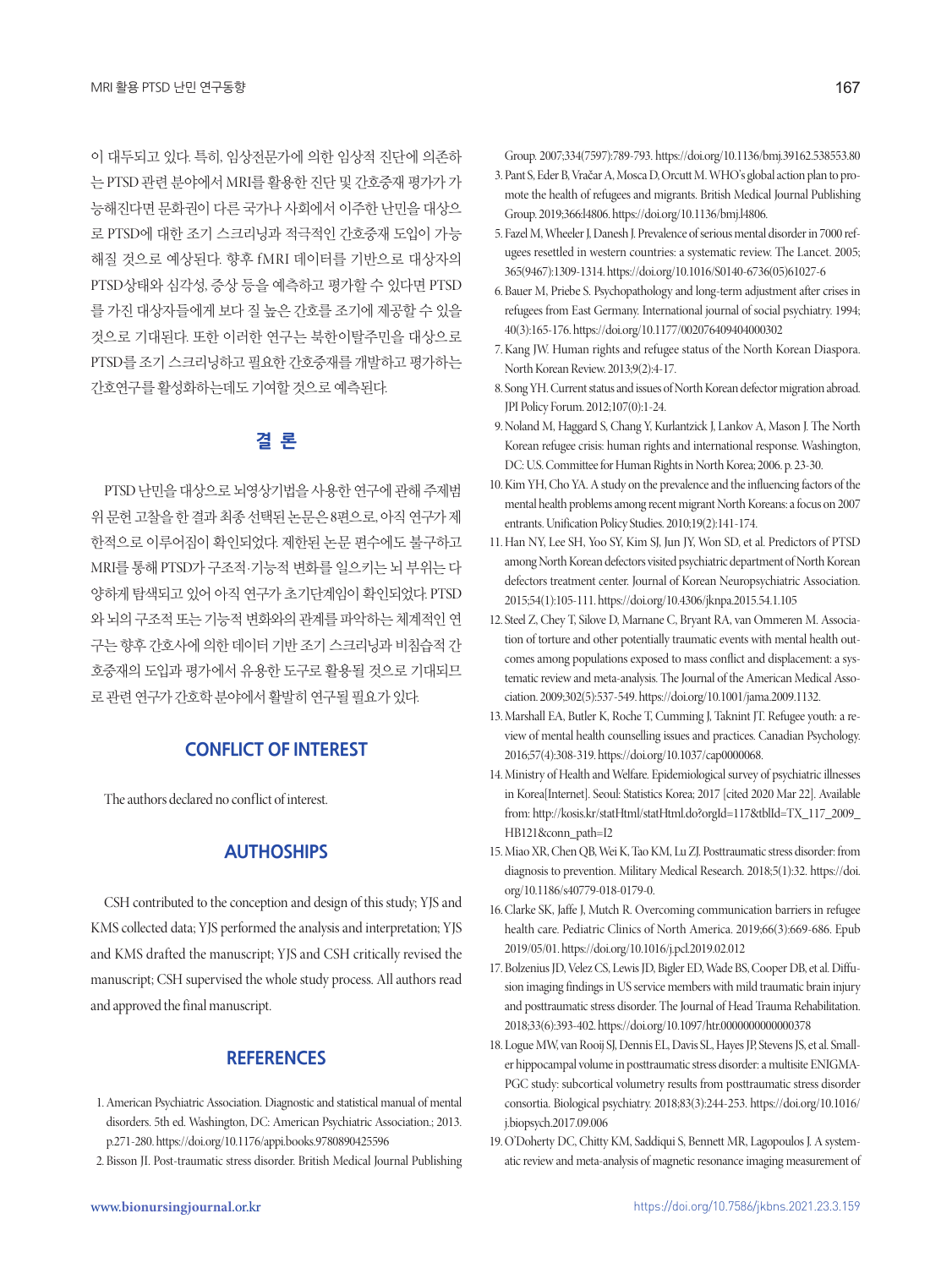structural volumes in posttraumatic stress disorder. Psychiatry Research. 2015; 232(1):1-33. https://doi.org/10.1016/j.pscychresns.2015.01.002

- 20. Milani AC, Hoffmann EV, Fossaluza V, Jackowski AP, Mello MF. Does pediatric post-traumatic stress disorder alter the brain? Systematic review and meta-analysis of structural and functional magnetic resonance imaging studies. Psychiatry and Clinical Neurosciences. 2017;71(3):154-169. https://doi.org/10.1111/ pcn.12473
- 21. Keshavan MS, Kaneko Y. Secondary psychoses: an update. World Psychiatry. 2013;12(1):4-15. https://doi.org/10.1002/wps.20001
- 22. Begemann MJ, Schutte MJ, van Dellen E, Abramovic L, Boks MP, van Haren NE, et al. Childhood trauma is associated with reduced frontal gray matter volume: a large transdiagnostic structural MRI study. Psychological Medicine. 2021:1-9. https://doi.org/10.1017/s0033291721002087
- 23. Matthijssen X, Wouters F, Sidhu N, van der Helm-van Mil A. Value of imaging detected joint inflammation in explaining fatigue in RA at diagnosis and during the disease course: a large MRI study. RMD Open. 2021;7(2):e001599. https:// doi.org/10.1136/rmdopen-2021-001599
- 24. Ranti D, Murrough J, Balchandani P, Morris L. Trauma Exposure and Perivascular Spaces in Depression: a 7-Tesla MRI study. Biological Psychiatry. 2021; 89(9):S188-S189. https://doi.org/10.1016/j.biopsych.2021.02.478
- 25. Fu S, Ma X, Li C, Wang T, Li C, Bai Z, et al. Aberrant regional homogeneity in post-traumatic stress disorder after traffic accident: a resting-state functional MRI study. NeuroImage: Clinical. 2019;24:101951. https://doi.org/10.1016/j. nicl.2019.101951
- 26. Lebois LAM, Li M, Baker JT, Wolff JD, Wang D, Lambros AM, et al. Large-scale functional brain network architecture changes associated with trauma-related dissociation. The American Journal of Psychiatry. 2021;178(2):165-173. https:// doi.org/10.1176/appi.ajp.2020.19060647
- 27. Berman Z, Assaf Y, Tarrasch R, Joel D. Assault-related self-blame and its association with PTSD in sexually assaulted women: an MRI inquiry. Social Cognitive and Affective Neuroscience. 2018;13(7):775-784. https://doi.org/10.1093/scan/ nsy044
- 28. Lindauer RJ, Vlieger EJ, Jalink M, Olff M, Carlier IV, Majoie CB, et al. Effects of psychotherapy on hippocampal volume in out-patients with post-traumatic stress disorder: a MRI investigation. Psychological Medicine. 2005;35(10):1421- 1431. https://doi.org/10.1017/s0033291705005246
- 29. Halabi JO. Nursing research with refugee clients: a call for more qualitative approaches. International Nursing Review. 2005;52(4):270-275. https://doi.org/ 10.1111/j.1466-7657.2005.00440.x
- 30. Kim E, Yun M, Jun JY, Park WS. Pre-migration trauma, repatriation experiences, and PTSD among North Korean refugees. Journal of Immigrant and Minority Health. 2019;21(3):466-472. https://doi.org/10.1007/s10903-018-0742-5
- 31. Ainamani HE, Elbert T, Olema DK, Hecker T. Gender differences in response to war-related trauma and posttraumatic stress disorder–a study among the Congolese refugees in Uganda. BMC Psychiatry. 2020;20(1):17. https://doi.org/ 10.1186/s12888-019-2420-0
- 32. Christiansen DM, Berke ET. Gender-and sex-based contributors to sex differences in PTSD. Current Psychiatry Reports. 2020;22(4):19. https://doi.org/10.

1007/s11920-020-1140-y

- 33. Rodolico A, Vaccino N, Riso MC, Concerto C, Aguglia E, Signorelli MS. Prevalence of post-traumatic stress disorder among asylum seekers in Italy: a population-based survey in sicily. Journal of Immigrant Minor Health. 2020;22(3): 634-638. https://doi.org/10.1007/s10903-019-00948-9
- 34. Milani ACC, Hoffmann EV, Fossaluza V, Jackowski AP, Mello MF. Does pediatric post-traumatic stress disorder alter the brain? Systematic review and metaanalysis of structural and functional magnetic resonance imaging studies. Psychiatry and Clinical Neurosciences. 2017;71(3):154-169. https://doi.org/10. 1111/pcn.12473
- 35. Craig AD. How do you feel--now? The anterior insula and human awareness. Nature Reviews Neuroscience. 2009;10(1). https://doi.org/10.1038/nrn2555
- 36. Lambert HK, McLaughlin KA. Impaired hippocampus-dependent associative learning as a mechanism underlying PTSD: a meta-analysis. Neuroscience & Biobehavioral Reviews. 2019;107:729-749. https://doi.org/10.1016/j.neubiorev.2019.09.024
- 37. Gilbertson MW, Shenton ME, Ciszewski A, Kasai K, Lasko NB, Orr SP, et al. Smaller hippocampal volume predicts pathologic vulnerability to psychological trauma. Nature Neuroscience. 2002;5(11):1242-1247. https://doi.org/10.1038/ nn958
- 38. Chen S, Li L, Xu B, Liu J. Insular cortex involvement in declarative memory deficits in patients with post-traumatic stress disorder. BMC Psychiatry. 2009;9:39. https://doi.org/10.1186/1471-244x-9-39
- 39. Rauch SL, Shin LM, Phelps EA. Neurocircuitry models of posttraumatic stress disorder and extinction: human neuroimaging research—past, present, and future. Biological Psychiatry. 2006;60(4):376-382. https://doi.org/10.1016/j.biopsych.2006.06.004
- 40. Young DA, Chao L, Neylan TC, O'Donovan A, Metzler TJ, Inslicht SS. Association among anterior cingulate cortex volume, psychophysiological response, and PTSD diagnosis in a Veteran sample. Neurobiology of Learning and Memory. 2018;155:189-196. https://doi.org/10.1016/j.nlm.2018.08.006
- 41. Hamner MB, Lorberbaum JP, George MS. Potential role of the anterior cingulate cortex in PTSD: review and hypothesis. Depress Anxiety. 1999;9(1):1-14.
- 42. Warepam M, Ahmad K, Rahman S, Rahaman H, Kumari K, Singh LR. N-Acetylaspartate is an important brain osmolyte. Biomolecules. 2020;10(2):286. https://doi.org/10.3390/biom10020286
- 43. Siegmund A, Kaltwasser SF, Holsboer F, Czisch M, Wotjak CT. Hippocampal N-acetylaspartate levels before trauma predict the development of long-lasting posttraumatic stress disorder-like symptoms in mice. Biological Psychiatry. 2009;65(3):258-262. https://doi.org/10.1016/j.biopsych.2008.08.023
- 44. Rosso IM, Crowley DJ, Silveri MM, Rauch SL, Jensen JE. Hippocampus glutamate and N-acetyl aspartate markers of excitotoxic neuronal compromise in posttraumatic stress disorder. Neuropsychopharmacology. 2017;42(8):1698- 1705. https://doi.org/10.1038/npp.2017.32
- 45. Hamner MB, Lorberbaum JP, George MS. Potential role of the anterior cingulate cortex in PTSD: review and hypothesis. Depression and anxiety. 1999; 9(1):1-14.